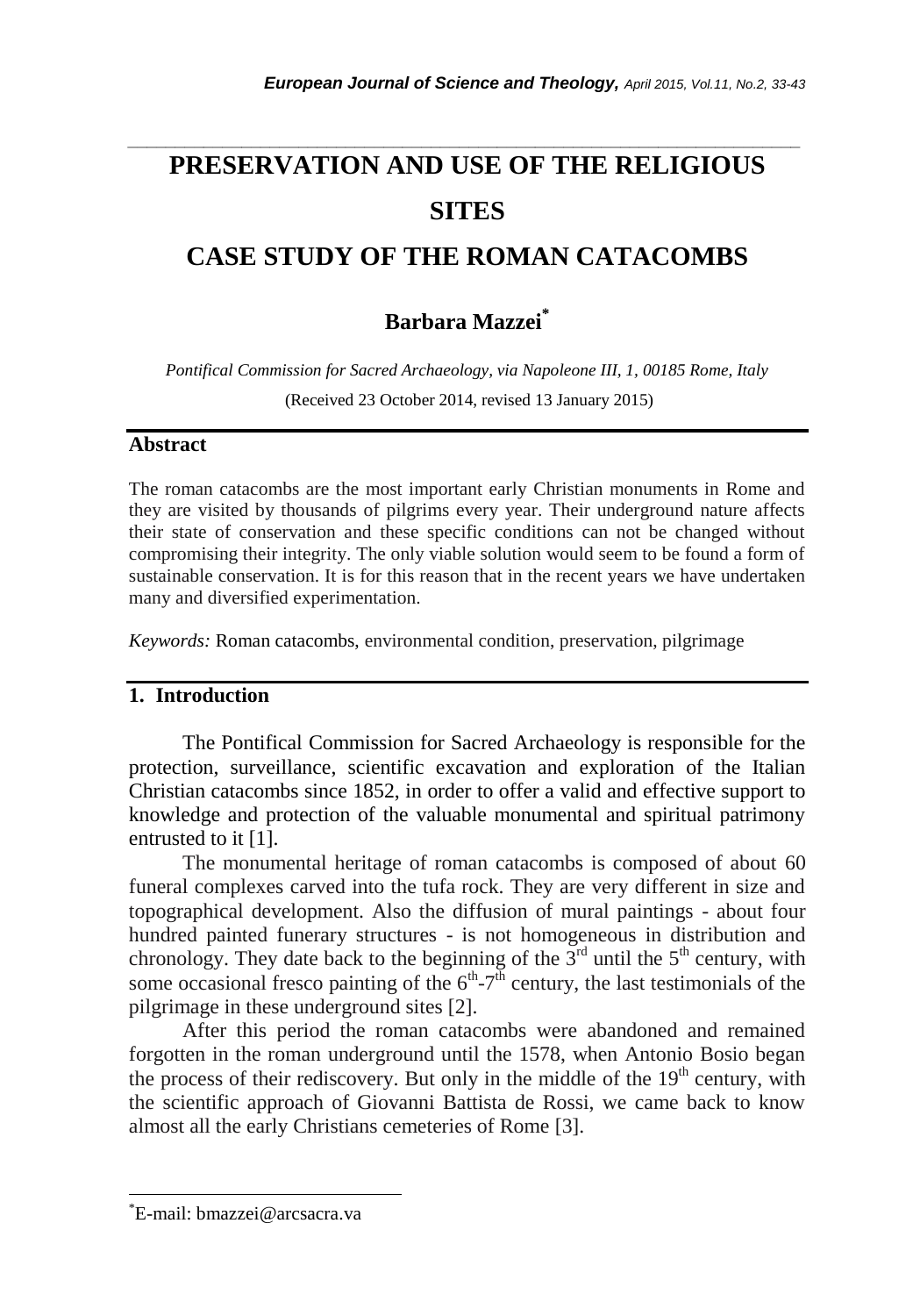# **2. Case study**

#### *2.1. Enhancement and preservation of hypogean monuments*

Today, only five catacombs are permanently open to the visitors and only some of the others can be visited on demand. The public of the catacombs is very diversified: some visitors come just for tourist purposes, some other for cultural interests and many others for religious reasons. Each of them has different expectations and needs, but it is extremely difficult to satisfy all the requests.

Upon specific environmental conditions of the sites there are restrictions applied for safeguarding both people and artwork. The visit is always with a tour guide and visitors can not stay for a long time in hypogean gallery. Only some groups of pilgrims get the permission to celebrate Mass in specially selected cubicles.

In the hypogean environment, the most important deterioration factor is the very high level of humidity, about 96%. Not only the simple presence of the visitors can cause sensible variations in the microclimatic conditions, but also all kind of interventions made to adapt these places to the visits. Multiple entrances, lighting installations, systems for air exchange, etc., can cause significant alteration phenomena.

The protection of cultural heritage involves the preservation of the integrity of a site and its attributes, but a "cultural heritage is a group of resources inherited from the past which people identify, independently of ownership, as a reflection and expression of their constantly evolving values, beliefs, knowledge and traditions. It includes all aspects of the environment resulting from the interaction between people and places through time." [4] The fruition of historical sites used for religious purposes is specifically or mainly enjoyed by the faithful, and is aimed at the "public access" and above to their effective *Deputatio ad Cultum*.

Therefore the conservation activities must find the right tradeoffs between integrity and fruition, and it is always important to judge the impact before start any type of intervention.

# *2.2. Ancient and recent experiences*

Since the moment of the catacomb's discovery the interest of archaeologist has focused on conservation of the pictorials evidence which are preserved there. The techniques available at that time were not able to stop the progressive deterioration of the paintings. Making copies and reproductions by simple watercolour was the only way to preserve those important testimonies [5].

Later there were repeated unsuccessful attempts to remove the paintings to store them in antiquarian collections. As further technical inventions were developed, reproductions were made photographically; these black and white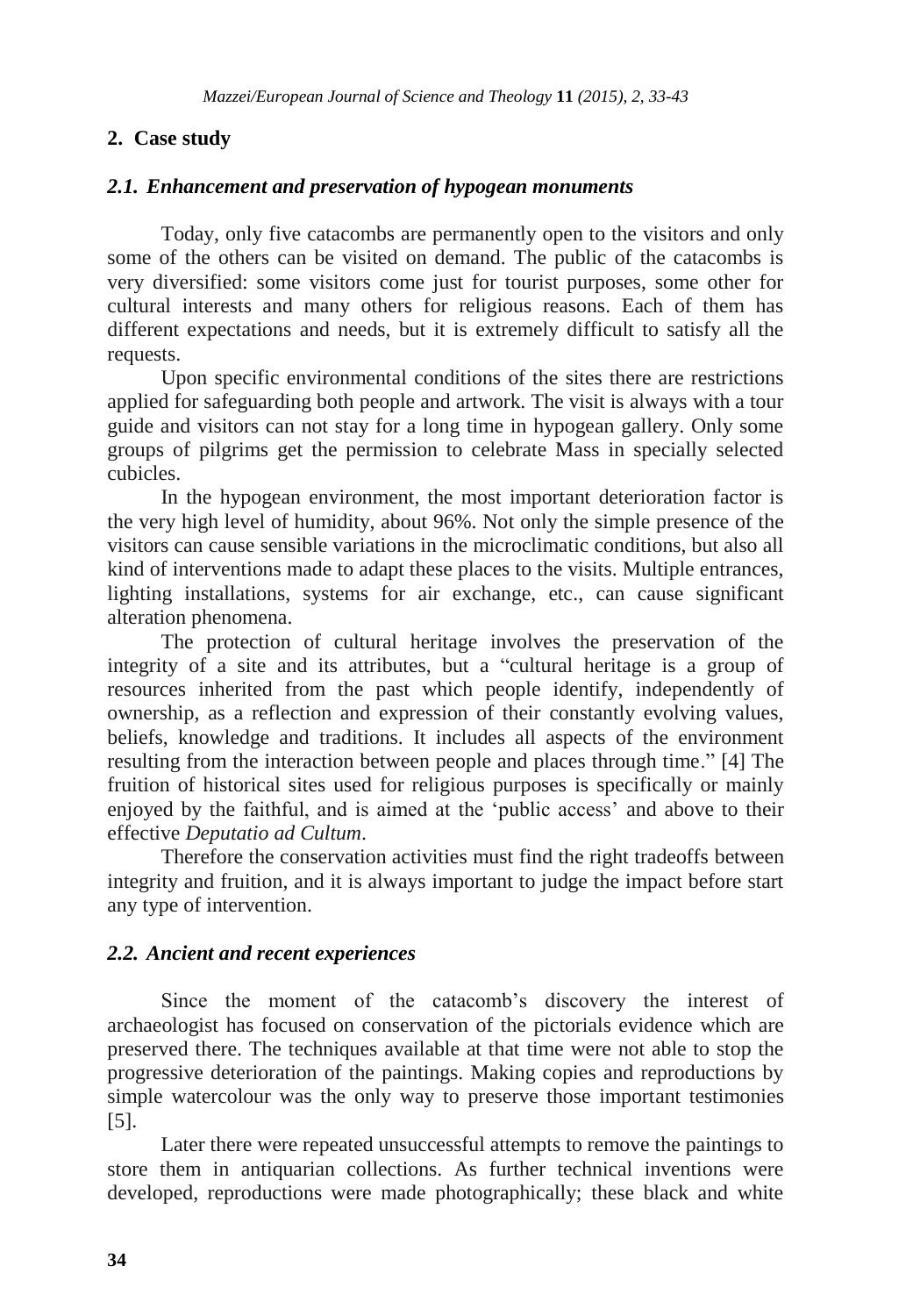photos, also touched up with water colour, are a significant documentation of the appearance of the wall paintings (Figure 1), but to take the pictures, unskilfully surface cleaning were performed, thus ruining the paintings [6].



**Figure 1**. Rome, catacomb of Commodilla, fresco painting of Turtura: (a) black and white photos, partly touched up with water colour by C. Tabanelli for J. Wilpert (1903) (Pontifical Institute for Christian Archaeology) and (b) the original (PCAS Photo Archive).



Figure 2. Rome, catacomb of Domitilla, cubicle 'of the bakers': (a) PLM microphotograph (XPL) and (b) the corresponding BSE image of the sample, showing: 1) micritic lime enrichment within the mortar layer due to carbonation penetration (max.  $200 \mu m$  thick; marked here with yellow dotted line); 2) red ochre paint thinner than it appears under PLM; 3) surface microsparitic crystallisations including random particles of tuff dust.

With the increase in archaeological excavations at the beginning of the last century, genuine emergency restorations were also carried out, but the materials used were inappropriate for an effective conservation of the paintings. In the past 20 years more responsible conservation actions have been undertaken; they have been aided by an intensive diagnosis of the materials used for conservation practices and were preceded by analysis of the techniques used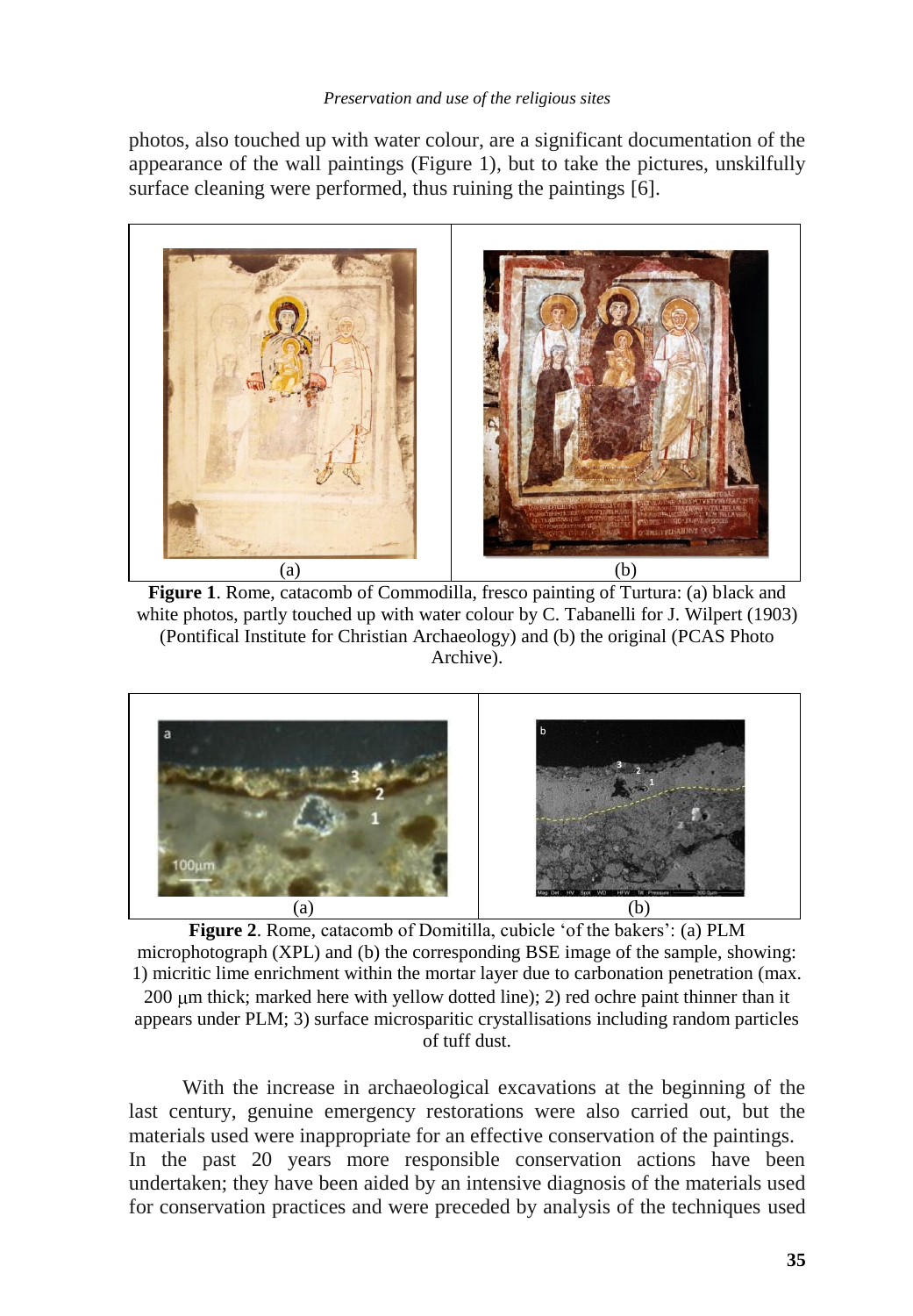to execute the paintings [7]. About this, a recent very interesting study was carried out about the technology of lime-based mortars and techniques of mural painting used by the ancient *fossores* to execute the decorated surfaces. The study, still in progress, seems to have cleared up the carbonation process of the catacomb frescoes. The long time taken by the mortar to harden due to the high relative humidity in the hypogean seemed to have allowed carbonation go deeper within the microstratigraphy (Figure 2). The absence of other features attributable to an intentional lime-paint technique leads us to exclude this hypothesis [8].

Also, many diagnostic campaigns were carried out, by means of methods and techniques exclusively not invasive and not destructive, for identification of the inorganic pigments used for the paintings and have allowed to obtain a complete and unambiguous characterization of the colour palette [9] (Figure 3).



Figure 3. Rome, catacomb of Domitilla, cubicle 'of the bakers'. Characterization of the colour palette.



**Figure 4**. Rome, catacombs of Saint Callixtus. Sacraments cubicle A3. Growth of microorganisms on paintings (PCAS Photo Archive).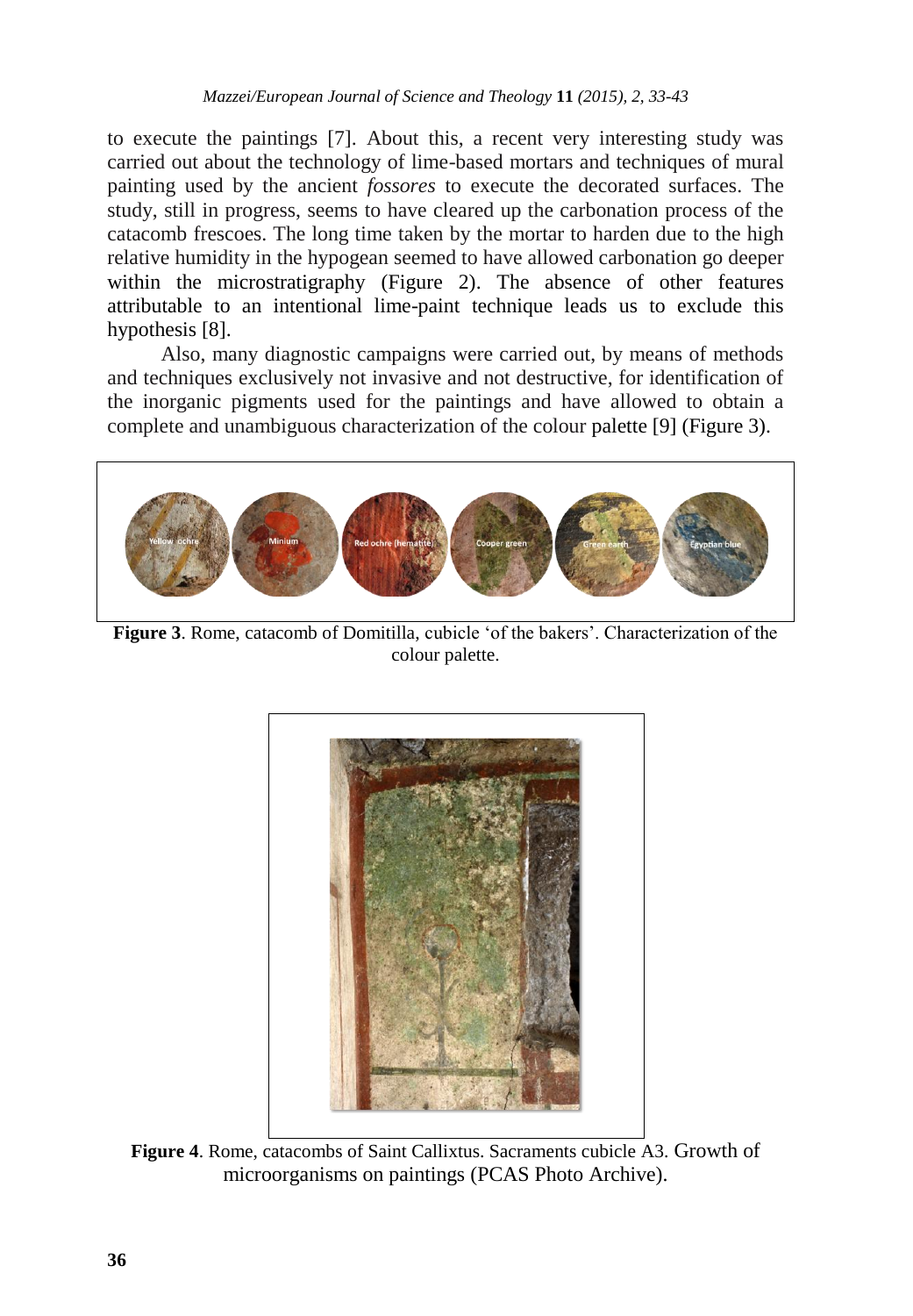Likewise the mechanisms which have led to the various changes and damages on the decorated surfaces were taken into account.

One of the most influential factors on conservation catacombs is the lighting required for visits. The problem of the lighting has taken into consideration since the end of the nineteenth century. At the time, acetylene gas lamps were used, but the excessive brightness produced and the acid gases released in the atmosphere were deemed harmful. Gas lamps for galleries and open spaces, and tallow candles for cubicles with paintings was the solution found. But the burning candles developed quickly a black film on walls painting. Only in a few cases the black film was removed with a putty rubber, but in most cases remained on paintings, becoming a thick and compact layer [10].

With the advent of electricity new problems arose. The lighting system, operating almost continuously, created the conditions for a massive and uncontrolled growth of photosynthetic organisms (like green sickness). Growth of microorganisms on paintings cause aesthetic and structural damage. As aesthetic damage we can consider pigment discoloration, stains, and formation of a biofilm on the painted surface, whereas as structural damage we can consider cracking and disintegration of paint layers, formation of paint blisters and degradation of support paintings, and binders resulting in detachment of the paint layer from the support [11] (Figure 4).

At the present day biodeterioration has been studied within an European project called "Cyanobacteria attacks rocks": high humidity, stable temperature and artificial light sources allows the growth of phototrophic bacteria like cyanobacteria, green algae, diatoms and lichens [12]. A monochromatic lamp has been experimented like method to reduce biofilm development. The lamp with a blue light was the most effective solution, but the impact for the visitors is too strong [13].

A compromise solution has taken changing traditional incandescent lamps with Light Emitting Diodes. LEDs do not emit UV or IR radiation and the light does not generate heat. Also, lights are turned off when spaces are not occupied, especially after hours.

Other non-invasive solutions, based on a minimum microclimate control, resulted from an ongoing study carried out in a catacomb near Saint Callixtus presented in the previous edition of ESRARC 2013 Symposium [14].

Always linked to the specific underground environment are the different types of incrustations of calcium carbonate; the most common damage in the roman catacombs. Crystal growth affects the readability of the pictorial details, and can alter the former mortar composition and structure. In the past this kind of damage was imputed to the air circulations. To stop the evolution process it was thought to use a kind of revolving doors at the entrance to the catacombs and shield the access to the single chambers with curtains. Unfortunately this simple but effective solution wasn't ever applied [PCAS Archive, ASD/12, 234-237].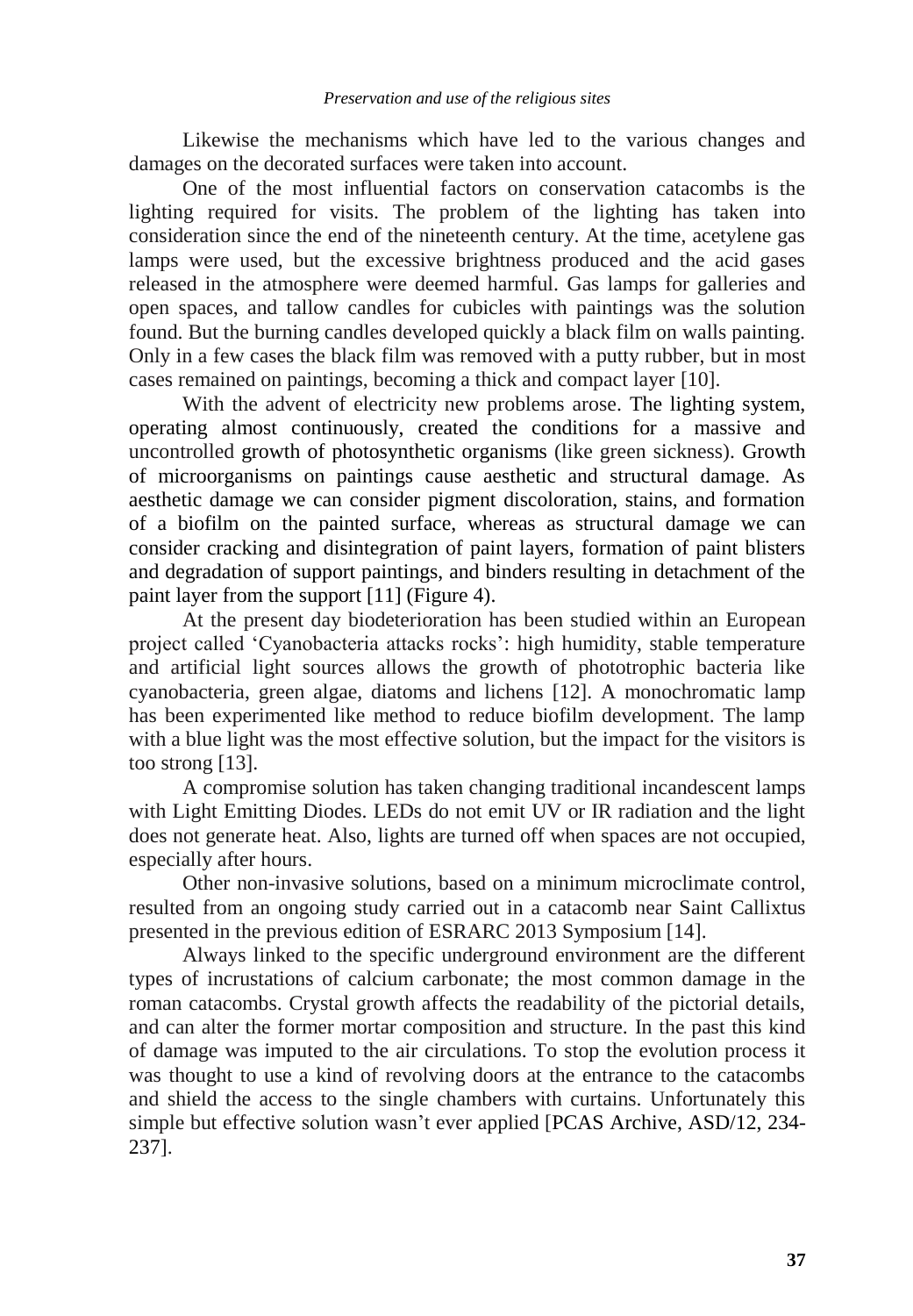Several attempts have been made to retrieve the readability of the fresco paintings, before using all kind of acid solvent, after testing with mechanical removal. But the results have been very poor when they not have worsened the state of preservation of the paintings. In the recent past the restorers have understood their limits and in many case they decided not to act rather than cause damage [15] (Figure 5).



**Figure 5**. Rome, catacombs of Pretextatus, cubicle of the *coronatio* (Crowning with Thorns): (a) before and (b) after the mechanical cleaning (PCAS Photo Archive).

Nowadays a pilot project, in collaboration with the ICVBC - National Research Council - began studying the processes of calcium carbonate crystallisation [16].

Microclimate monitoring of the Cubicle of the Twelve Apostles in the catacombs of Saints Mark, Marcellian and Damasus by means of a sensor network is coupled with periodic surface pattern change detection. The latter is carried out by combining non-invasive techniques (e.g. colorimetric measurements and digital micro-photogrammetry) and laboratory investigations (e.g. thin and cross-section, FT-IR, XRD and ESEM analyses) on samples taken from both ancient surfaces and newly applied frescoes. The first outcomes are providing interesting insights into the operational issues involved in the monitoring of such unusual environments, including for instance the choice of the parameters to take into account, as well as the materials to use for in-situ experimentations (e.g. pigments and methods and time of application). Monitoring is assumed here as a mean towards a long-term preservation plan, with the perspective of a feasible balance between the aspects of conservation and those of promotion of this hypogeum painted heritage.

In addition to the natural deterioration caused by environmental conditions, the worst alterations of the state of conservation are due to unsuitable restorations made in the past.

It was already seen the damage inflicted by acid washes but other serious damages have been made from a practice that was intended to protect the supports of the painting. To prevent the collapse of the frescoes have been made a large numbers of cement plasters. Often this cement plaster overlay the painting and they are very hard to remove without harm for the underlying original plaster.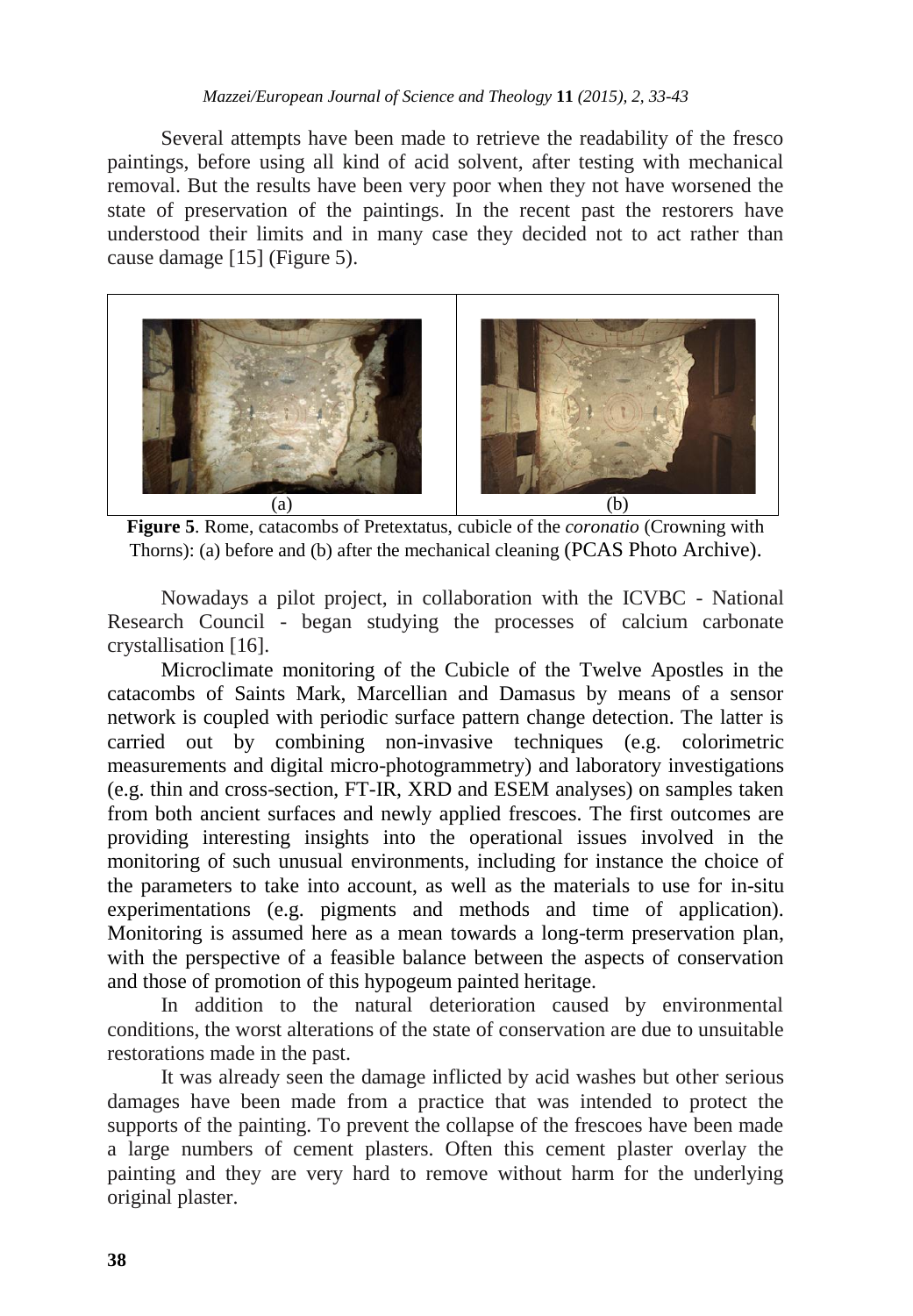Moreover, attempts to consolidation of the painted layer have been made with vinyl glue. The layer of glue has become yellow and vitrified and now is impossible to remove it because the pigments have been absorbed [17]. Many other products, normally used in outdoor restoration work, have different reaction in the hypogean environment or they are not efficient due to the high level of humidity.

This is why it is necessary to be very careful about the methodology to be used. In many case the most successful methodological choices are those that are closest to the original practices, this is true specially for the materials to use in the restoration work. Often we preferred not to intervene rather than risk making mistakes.

### **3. Results**

This approach recently has been very positive, thanks new technologies we were able to solve old problems remained unsolved in previous restoration works.

Indeed, the last frontier of conservation activity in the roman catacombs is the laser cleaning methodology. The results of this methodology were unexpectedly good.

The first application of laser cleaning has performed in the Saint Tecla catacomb - a double room with unknown paintings totally hidden from a thick, black or white, calcareous incrustation. Early cleaning operations were carried out using traditional methods like scalpel and other mechanical means, which allowed only a partial removal of the mentioned crusts since deeper cleaning appeared to be very invasive. But, the historical and artistic relevance was evident since these early examinations of some partially visible figures and scenes. This led the Pontifical Commission for Sacred Archaeology to promote an investigation campaign in order to assess the state of conservation and define suitable conservation treatments [18].

Thus, a systematic experimentation of the laser ablation techniques was carried out, which allowed defining a safe uncovering methodology and performing the overall laser restoration of the painted walls of the cubicle. The laser treatments made possible to discover the early icons of the Apostles and other pictorial elements having very important historical and cultural values [19] (Figure 6).

In the wake of this successful application of the laser ablation techniques, the Pontifical Commission for Sacred Archaeology, decided to approach in a similar way the conservation problem of the wall painting of the cubicle "*dei fornai*" ('of the bakers') in the catacombs of Domitilla. This involved a presence of carbon deposits cemented within relative thin but tenacious calcareous precipitations, which represents a very common problem of many painted cubicles [20].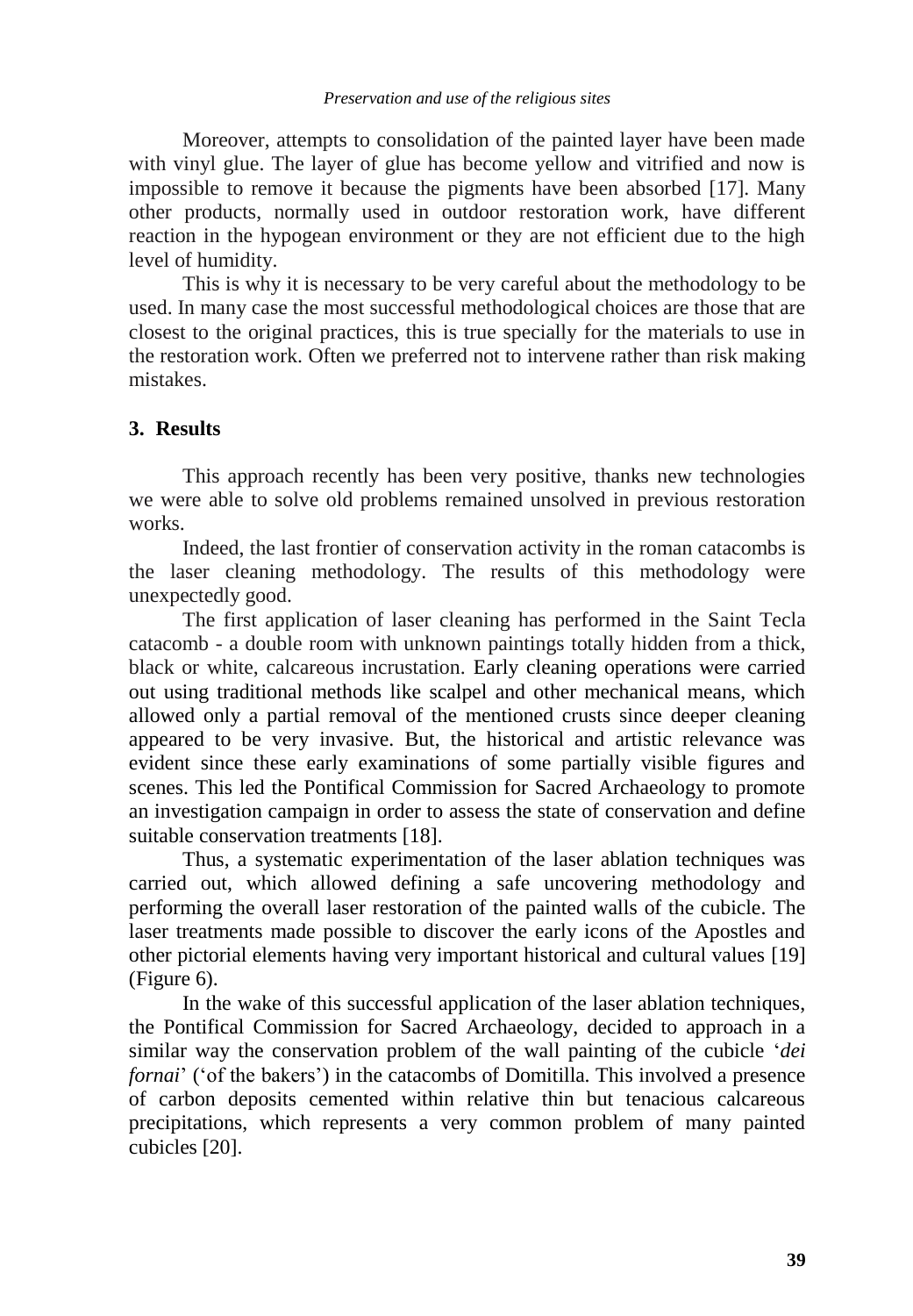#### *Mazzei/European Journal of Science and Theology* **11** *(2015), 2, 33-43*

Also in this second case-study the restoration works were supported by appropriate scientific expertise to determine the suitable laser parameters and to verify the operational quality. The results of diagnostic tests and restoration work have made it possible to clarify the chronology of the paintings. Topographical elements indicate a dating close to the middle of the  $4<sup>th</sup>$  century, while the special features of the decorations, especially the apses with Christ enthroned between two groups of apostles on the sides and with the principles of the Apostles, Peter and Paul, sitting in the foreground, addressing in the last decades of the century. The discovery of a double layer of plaster and a detailed study on the technique of execution has clarified any doubt [B. Mazzei, *Il cubicolo "dei fornai" nelle catacombe di Domitilla a Roma alla luce dei recenti restauri*, in 16th International Congress of Christian Archaeology, Rome 22-28 September 2013, in press; 21] (Figure 7).



**Figure 6**. Rome, catacomb of Saint Tecla, cubicle of the Apostles: (a) before and (b) after the laser ablation cleaning (PCAS Photo Archive).



**Figure 7**. Rome, catacomb of Domitilla, cubicle "of the bakers" (PCAS Photo Archive).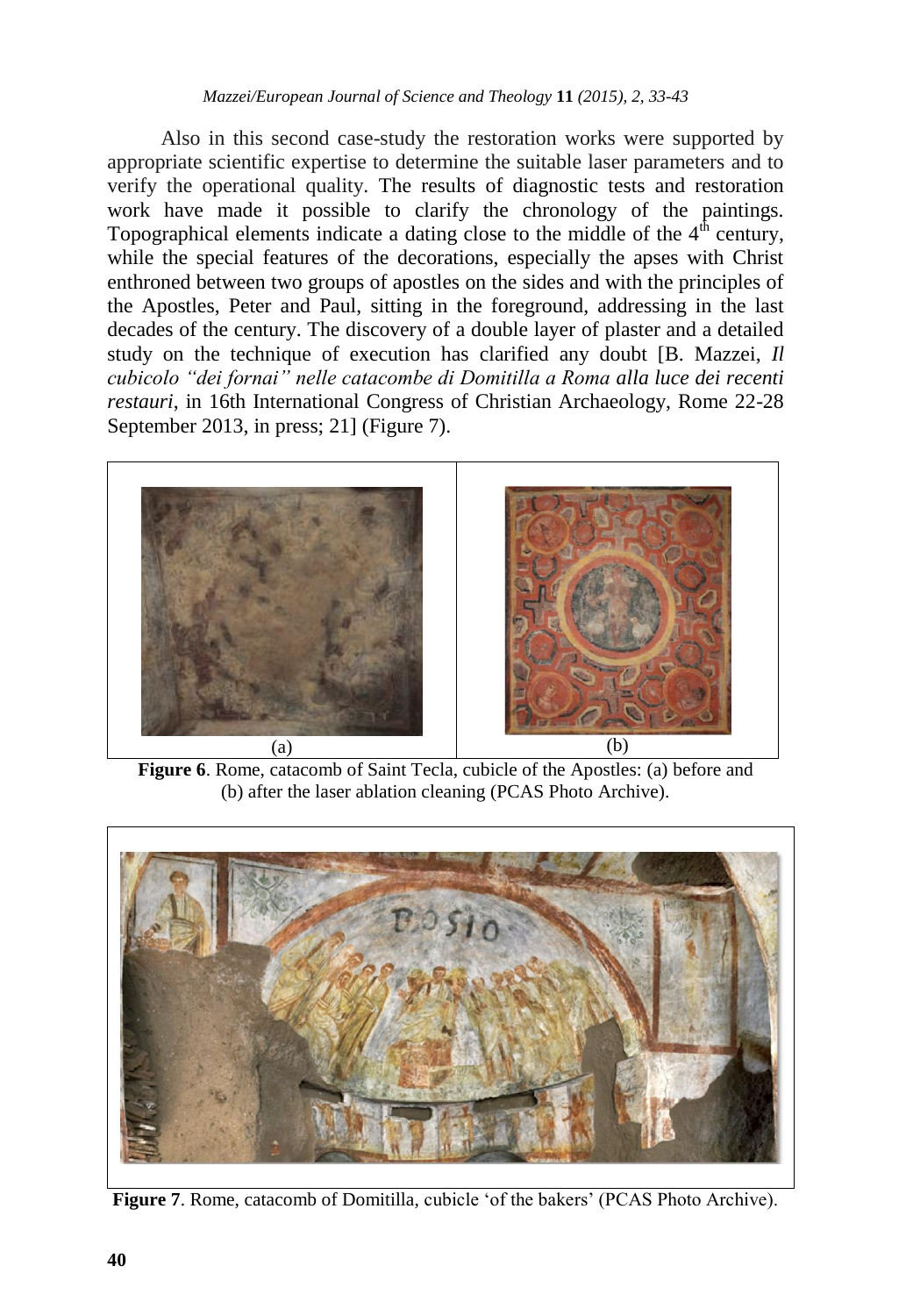Moreover, the laser cleaning has uncovered one of the most controversial scene of the art of the catacombs. In the Aurelian's hypogeum a restoration work made fifteen years ago could not remove the thick concretions that hindered the understanding of the iconographic subjects. The laser ablation allowed us to recognize with certitude the story of Odysseus and the witch-goddess Circe and excluding the alternative hypothesis of an episode in the life of the Prophet Job, demonstrating that the no-intervention policy adopted in the recent past was the correct choice [22].

The significant results of the restoration enhance also the archaeological and iconographic studies with positive effects in valorisation of this kind of cultural heritage.



Figure 8. Rome, catacombs of Saint Callixtus, crypt of the Popes (3<sup>rd</sup> century) (PCAS Photo Archive).

## **4. Conclusions**

The roman catacombs are the most important early Christian monuments in Rome and they are visited by thousands of pilgrims every year (Figure 8). Their underground nature affects their state of conservation and these specific conditions can not be changed without compromising their integrity.

The only viable solution would seem to define feasible and sustainable strategies of conservation and the holistic approach in this field seem to be not a choice but rather an imperative need.

#### **Acknowledgment**

The Pontifical Commission for Sacred Archaeology would like to thank all National and International Institutions, individual scholars and the restorers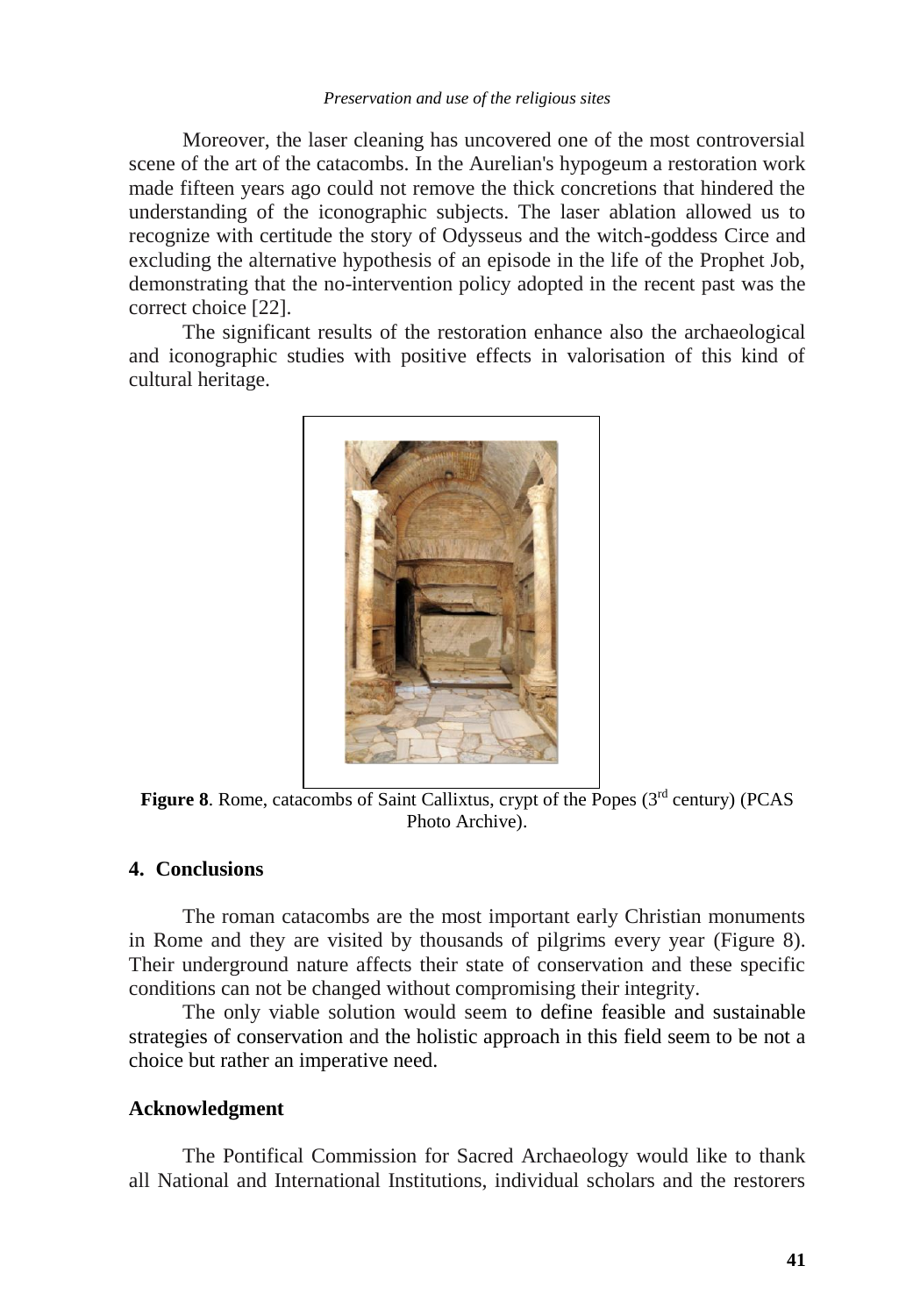who have contributed to increasing knowledge about the roman catacombs and their conservation.

#### **References**

- [1] \*\*\*, *Acta Apostolicae Sedis. Inter Sanctam Sedem et Italiam Conventiones initae diebus 18 febr. et 15 nov. 1984*, Tipis Polyglottis Vaticanis, Città del Vaticano, 1985, 530.
- [2] F. Bisconti, *La decorazione delle catacombe romane*, in *Le catacombe cristiane di Roma. Origini, sviluppo, apparati decorativi, documentazione epigrafica*, V. Fiocchi Nicolai, F. Bisconti & D. Mazzoleni (eds.), Schnell und Steiner, Regensburg, 1998, 71-144.
- [3] V. Fiocchi Nicolai, *Strutture funerarie ed edifici di culto paleocristiani di Roma dal IV al VII secolo*, Pontificia Commissione di Archeologia Sacra, Città del Vaticano, 2001.
- [4] \*\*\*, *Framework Convention on the Value of Cultural Heritage for Society*, Council of Europe, Faro, 2005, Article 2a.
- [5] J. Wilpert, *Die Katakombengemälde und ihre alten Copien. Eine ikonographische Studie*, Herder, Freiburg in Br., 1891.
- [6] J. Wilpert, Rivista di Archeologia Cristiana, **2** (1925) 156.
- [7] B. Mazzei, *La conservazione delle pitture delle catacombe romane. Antichi espedienti e recenti esperienze*, Proc. of Klimastabilisierung und bauphysikalische Konzepte. Wege zur Nachhaltigkeit bei der Pflege des Weltkulturerbes, M. Exner and D. Jakobs (eds.), Deutscher Kunstverlag, München-Berlin, 2005, 65-78.
- [8] D. Tapete, F. Fratini, B. Mazzei, E. Cantisani and E. Pecchioni, Period. Mineral., **82** (2013) 3.
- [9] S. Bracci, M. Realini, B. Sacchi, G. Bartolozzi, M.G. Patrizi, B. Mazzei, R. Senserrich Espugñes, *The cubicle "dei fornai" in Domitilla catacombs (Rome): Non-invasive analyses for the characterization of the materials*, in Proc. of the International Congress "Scienza e Beni Culturali XXIX" Conservazione e Valorizzazione dei Siti Archeologici. Approcci Scientifici e Problemi di Metodo, G. Biscontin & G. Driussi (eds.), Edizioni Arcadia Ricerche, Venezia Marghera, 2013, 1161-1172.
- [10] B. Mazzei, Rivista di Archeologia Cristiana, **85** (2009) 55.
- [11] M. Roldán and M. Hernández-Mariné, Int. J. Speleol., **38** (2009) 41.
- [12] P. Albertano, D. Moscone, G. Palleschi, B. Hermosín, C. Saiz-Jimenez, S. Sánchez-Moral, M. Hernández- Mariné, C. Urzi, I. Groth, V. Schroeckh, M. Saarela, T. Mattla Sandholm, J. R. Gallon, F. Graziottin, F. Bisconti and R. Giuliani, *Cyanobacteria attack rocks (CATS): control and preventive strategies to avoid damage caused by cyanobacteria and associated microorganisms in Roman hypogean monuments*, in *Molecular Biology and Cultural Heritage*, C. Saiz-Jimenez (ed.), Lisse, Balkema, 2003, 302-315.
- [13] P. Albertano, D. Pacchiani and E. Capucci, J. Cult. Herit., **5** (2004) 399.
- [14] O.A. Cuzman, D. Tapete, F. Fratini, B. Mazzei, C. Riminesi and P. Tiano, Eur. J. Sci. Theol., **10(3)** (2014) 185.
- [15] S. Cascioli, B. Mazzei and M.G. Patrizi, Rivista di Archeologia Cristiana, **73** (1997) 51.